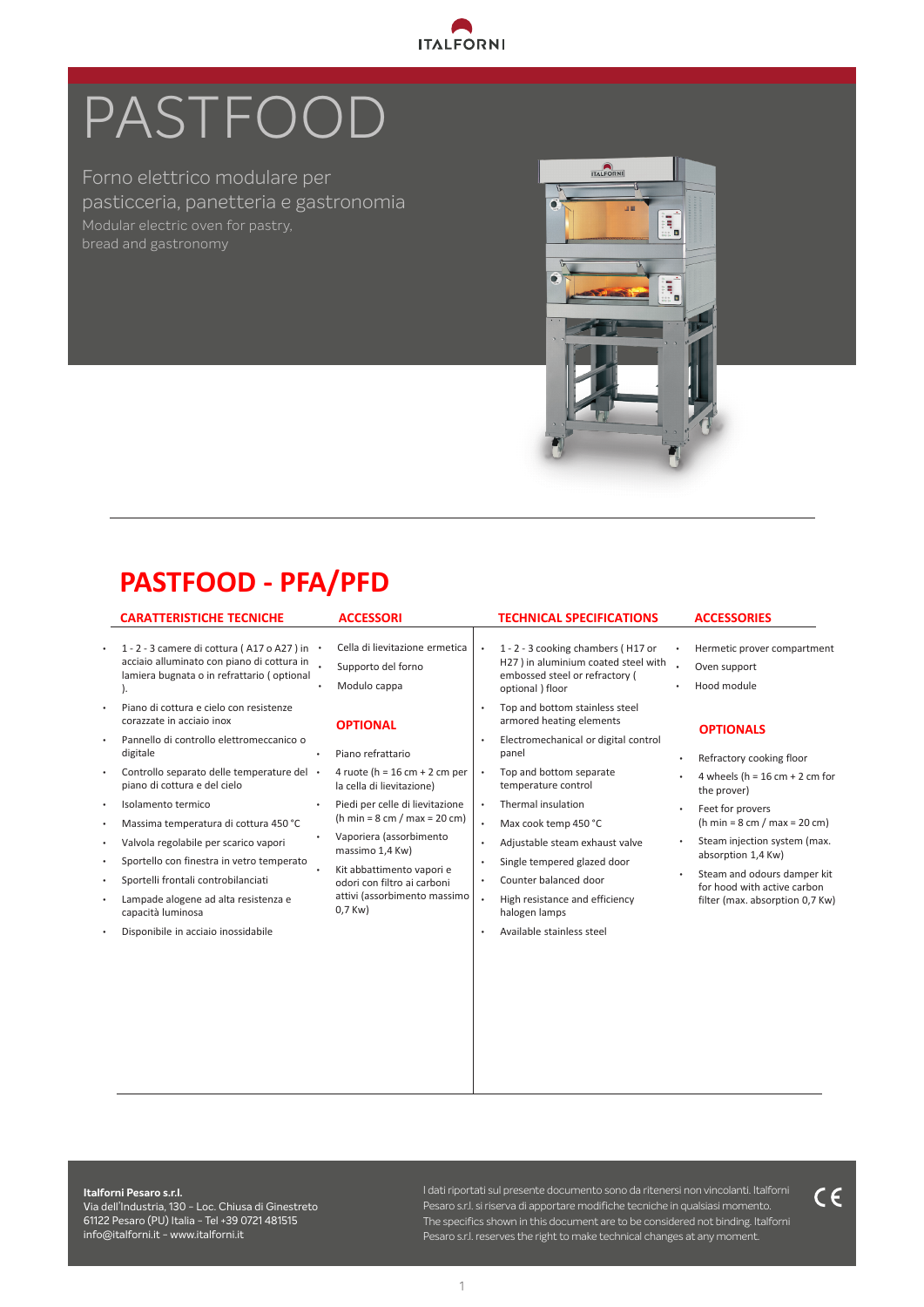# **ANTITALFORNI**

#### **1 CAMERA PFA + SUPPORTO ALTO** 1 DECK PFA + HIGH STAND







**ALLACCIO ELETTRICO** ELECTRIC CONNECTION

**1 CAMERA PFA + CELLA DI LIEVITAZIONE ALTA**

1 DECK PFA + HIGH PROVER









#### **1 CAMERA PFD + SUPPORTO ALTO** 1 DECK PFD + HIGH STAND









#### **Italforni Pesaro s.r.l.** Via dell'Industria, 130 - Loc. Chiusa di Ginestreto .1122 Pesaro (PU) Italia - Tel +39 0721 481515<br>-Tel +39 0721 48 15 15 - Fax +39 0721 48 24 53 info@italforni.it **· www.italforni.it Italforni Pesaro s.r.l.**  61122 Pesaro (PU) Italia - Tel +39 0721 481515 info@italforni.it - www.italforni.it

I dati riportati sul presente documento sono da ritenersi non vincolanti. Italforni Pesaro s.r.l. si riserva di apportare modifiche tecniche in qualsiasi momento. The specifics shown in this document are to be considered not binding. Italforni Pesaro s.r.l. reserves the right to make technical changes at any moment.

 $C \in$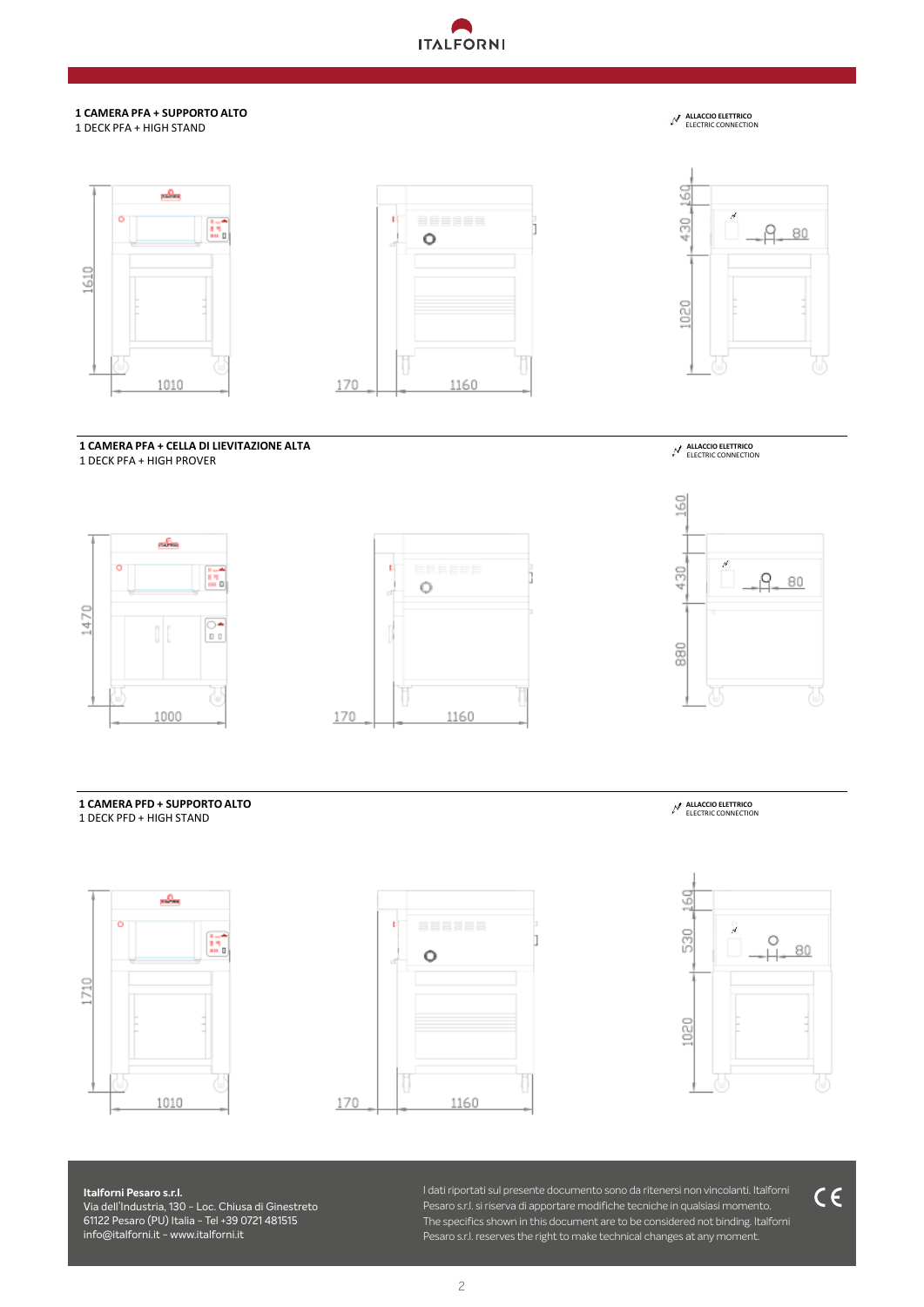

#### **1 CAMERA PFD + CELLA DI LIEVITAZIONE ALTA** 1 DECK PFD + HIGH PROVER

## $\Delta$ E, 1570  $\boxed{\circ}{\bullet}$ 0 1000



### **ALLACCIO ELETTRICO** ELECTRIC CONNECTION



**2 CAMERE PFA + SUPPORTO MEDIO**







**ALLACCIO ELETTRICO** ELECTRIC CONNECTION



**2 CAMERE PFA + CELLA DI LIEVITAZIONE ALTA** 2 DECKS PFA + HIGH PROVER





**ALLACCIO ELETTRICO** ELECTRIC CONNECTION



**Italforni Pesaro s.r.l.** Via dell'Industria, 130 - Loc. Chiusa di Ginestreto l**izz Pesaro (PU) Italia – 1el +39 0721 481515**<br>A servizioni industria 120 *·* 61121 Personalista 130 ·· **Italia Italforni Pesaro s.r.l.**  61122 Pesaro (PU) Italia - Tel +39 0721 481515 info@italforni.it - www.italforni.it

Tel +39 0721 48 15 15 - Fax +39 0721 48 24 53 info@italforni.it **· www.italforni.it** I dati riportati sul presente documento sono da ritenersi non vincolanti. Italforni Pesaro s.r.l. si riserva di apportare modifiche tecniche in qualsiasi momento. The specifics shown in this document are to be considered not binding. Italforni Pesaro s.r.l. reserves the right to make technical changes at any moment.

 $C \in$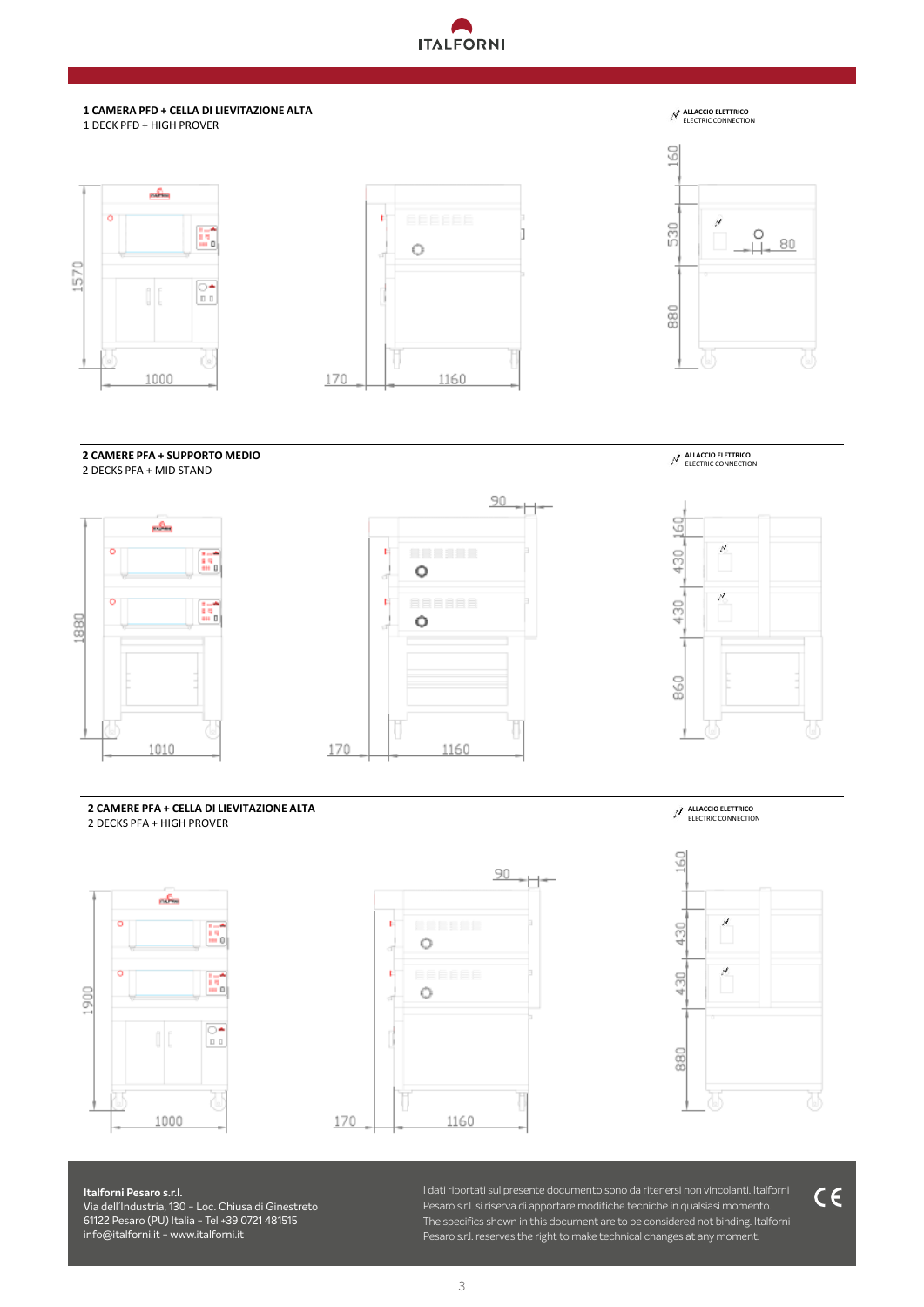# **TALFORNI**

#### **2 CAMERE PFD + STAND MEDIO** 2 DECKS PFD + MID STAND







**ALLACCIO ELETTRICO** ELECTRIC CONNECTION

**2 CAMERE PFD + CELLA LIEVITAZIONE ALTA** 2 DECKS PFD + HIGH PROVER





170

**ALLACCIO ELETTRICO** ELECTRIC CONNECTION 60  $\overline{\mathcal{N}}$ 530 530 880

**2 CAMERE 1 PFA + 1 PFD + SUPPORTO MEDIO** 2 DECKS 1 PFA + 1 PFD + MID STAND



90 **r**  $\circ$  $\mathbf{r}$  $\circ$ ij 170 1160

**ALLACCIO ELETTRICO** ELECTRIC CONNECTION



 $C \in$ 

**Italforni Pesaro s.r.l.** Via dell'Industria, 130 - Loc. Chiusa di Ginestreto .1122 Pesaro (PU) Italia - Tel +39 0721 481515<br>-**Italforni Pesaro s.r.l.**  61122 Pesaro (PU) Italia - Tel +39 0721 481515 info@italforni.it - www.italforni.it

Tel +39 0721 48 15 15 - Fax +39 0721 48 24 53 info@italforni.it **· www.italforni.it** I dati riportati sul presente documento sono da ritenersi non vincolanti. Italforni Pesaro s.r.l. si riserva di apportare modifiche tecniche in qualsiasi momento. The specifics shown in this document are to be considered not binding. Italforni Pesaro s.r.l. reserves the right to make technical changes at any moment.

4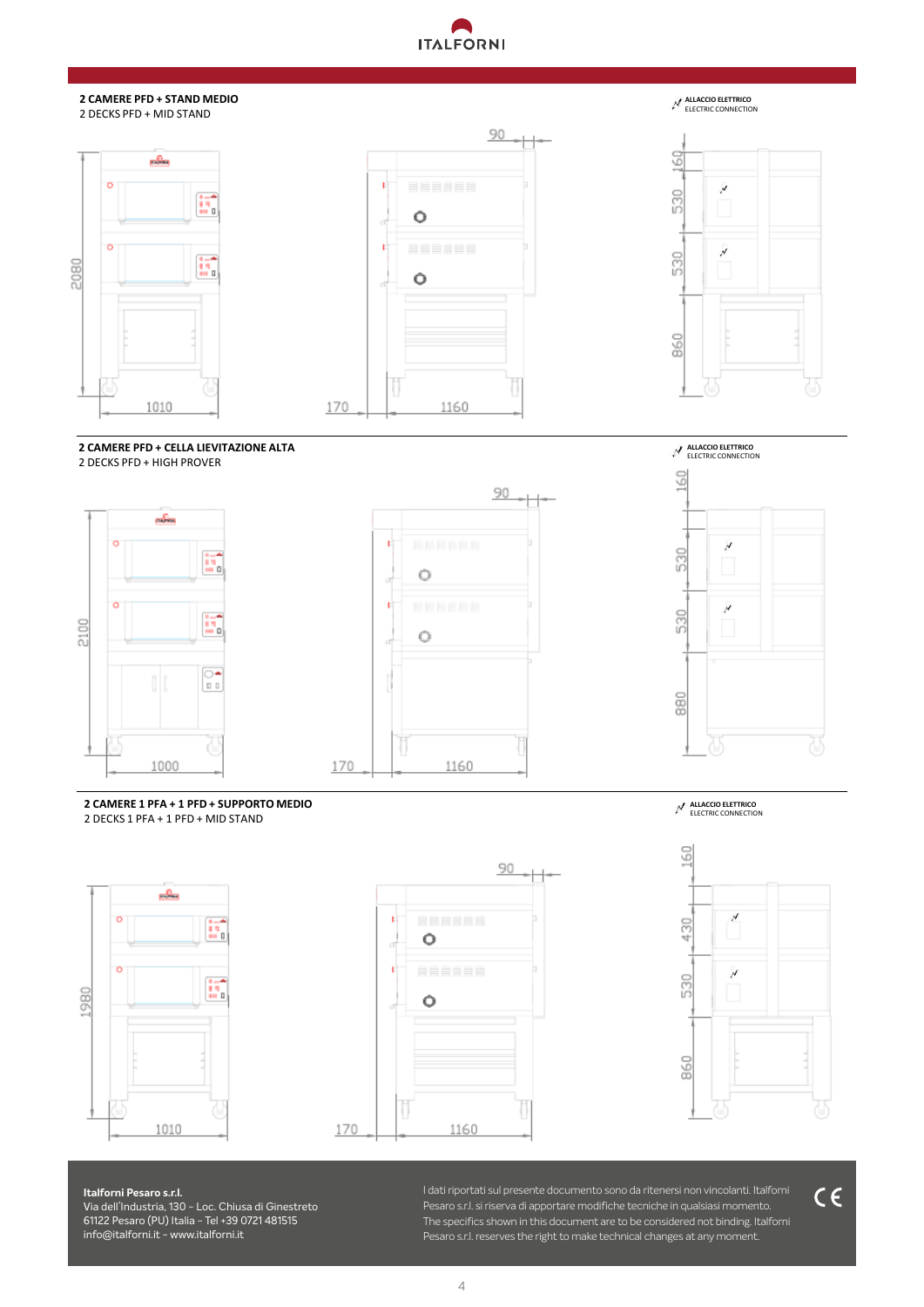# **TALFORNI**



#### **3 CAMERE PFA + SUPPORTO BASSO** 3 DECKS PFA + LOW STAND



**3 CAMERE PFA + CELLA DI LIEVITAZIONE BASSA**

3 DECKS PFA + LOW PROVER







**Italforni Pesaro s.r.l.** 

**Italforni Pesaro s.r.l.** Via dell'Industria, 130 - Loc. Chiusa di Ginestreto .1122 Pesaro (PU) Italia - Tel +39 0721 481515<br>-Tel +39 0721 48 15 15 - Fax +39 0721 48 24 53 info@italforni.it **· www.italforni.it** 61122 Pesaro (PU) Italia - Tel +39 0721 481515 info@italforni.it - www.italforni.it

I dati riportati sul presente documento sono da ritenersi non vincolanti. Italforni Pesaro s.r.l. si riserva di apportare modifiche tecniche in qualsiasi momento. The specifics shown in this document are to be considered not binding. Italforni Pesaro s.r.l. reserves the right to make technical changes at any moment.

**ALLACCIO ELETTRICO** ELECTRIC CONNECTION

**ALLACCIO ELETTRICO** ELECTRIC CONNECTION



5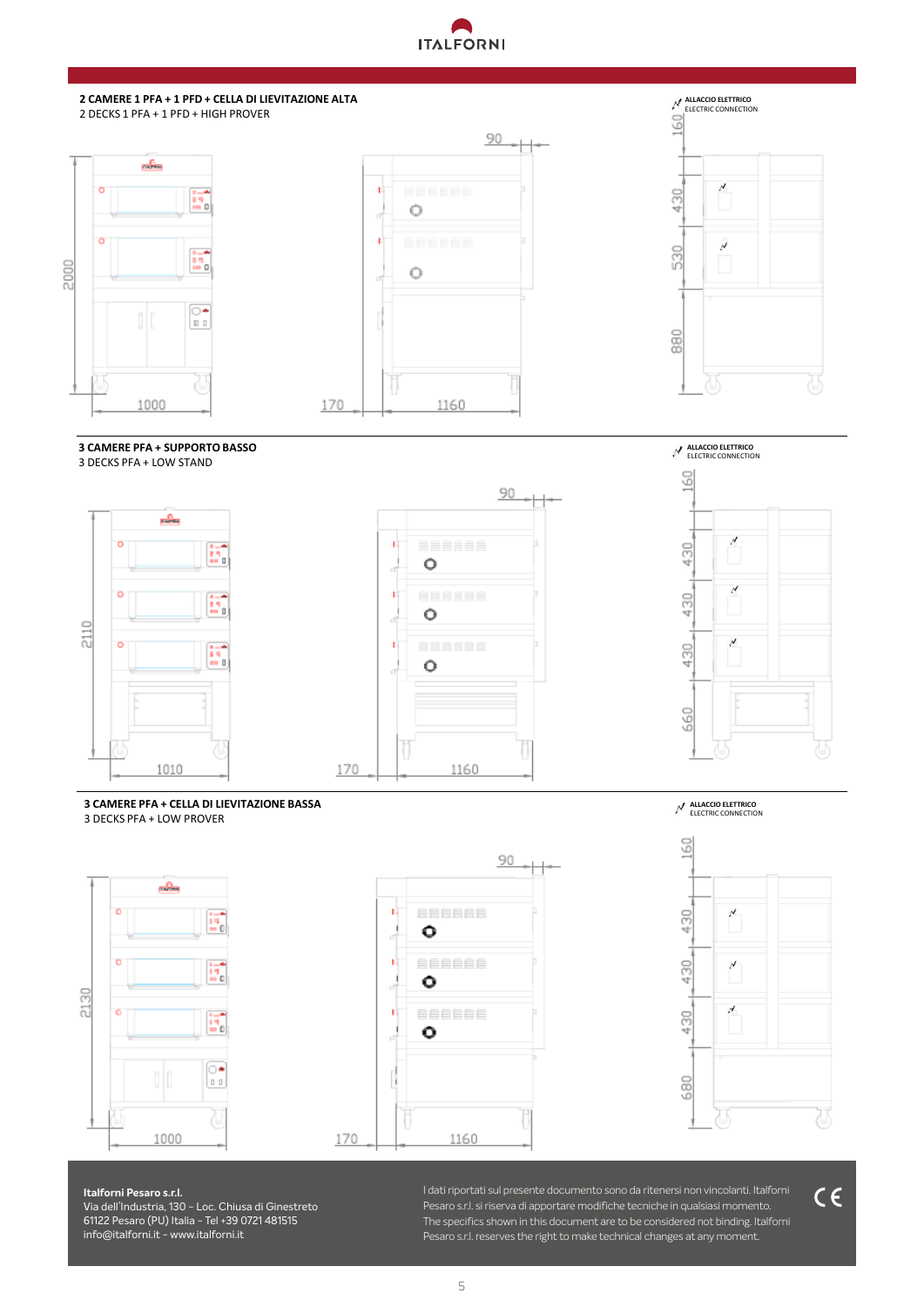# **ANTITALFORNI**



**Italforni Pesaro s.r.l.** Via dell'Industria, 130 - Loc. Chiusa di Ginestreto .1122 Pesaro (PU) Italia - Tel +39 0721 481515<br>-Tel +39 0721 48 15 15 - Fax +39 0721 48 24 53 info@italforni.it **· www.italforni.it Italforni Pesaro s.r.l.**  61122 Pesaro (PU) Italia - Tel +39 0721 481515 info@italforni.it - www.italforni.it

I dati riportati sul presente documento sono da ritenersi non vincolanti. Italforni Pesaro s.r.l. si riserva di apportare modifiche tecniche in qualsiasi momento. The specifics shown in this document are to be considered not binding. Italforni Pesaro s.r.l. reserves the right to make technical changes at any moment.

 $C \in$